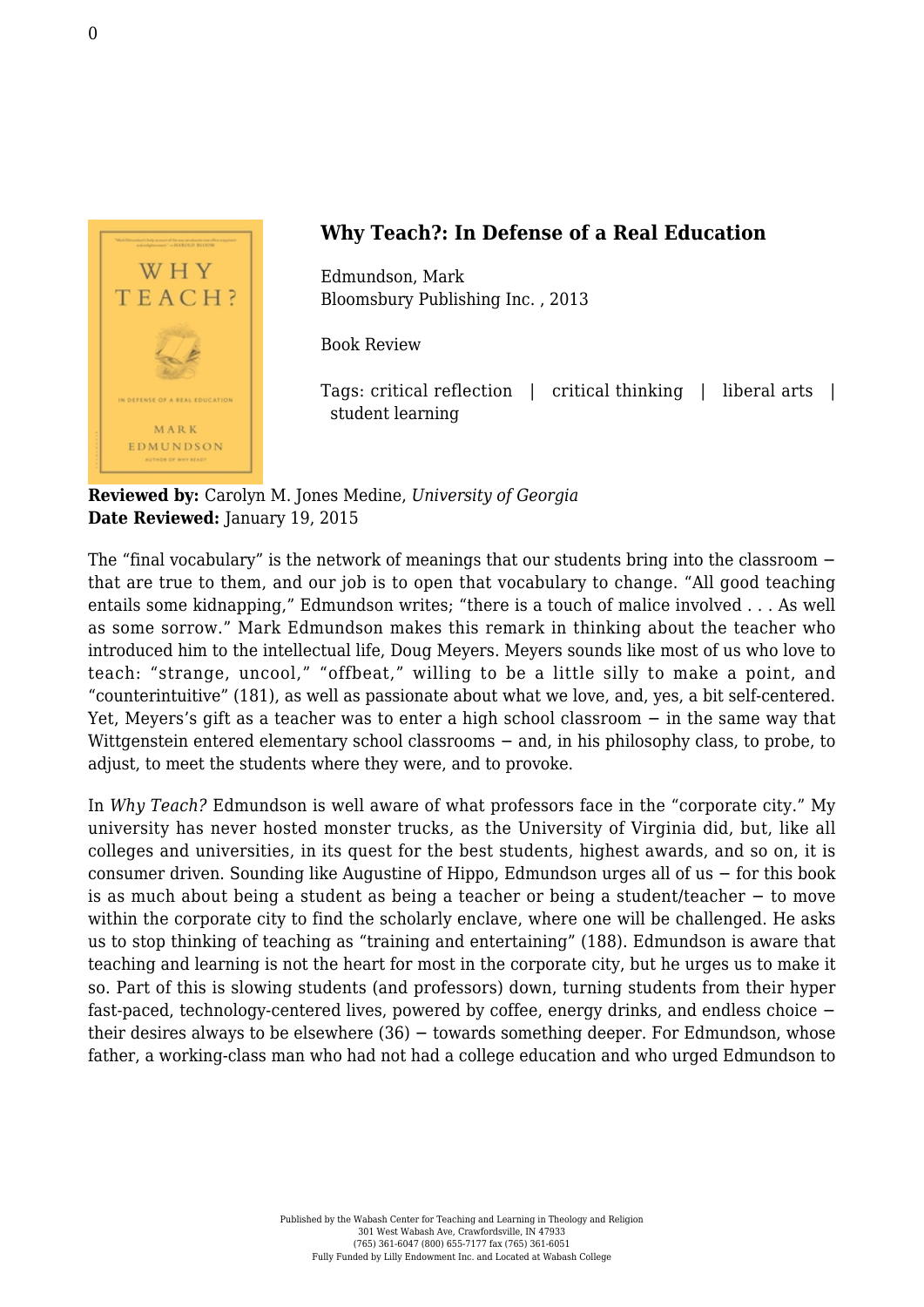follow his passions, education is to resist being the "intersections of many evaluative and potentially determining discourses" (59) and to seek to imagine and to interrogate whom we might *become* (63).

This process – and Edmundson stresses process, with its necessary failures – is powered by finding our key interlocutors. For Edmundson, Freud (whose interlocutor is the Greek tragedians but, mostly, Shakespeare), Emerson, Plato, and others provide this role: "The best reason to read them is to see if they know you better than you know yourself. You may find your own suppressed and rejected thoughts following back to you with an 'alienated majesty'" (61). As teachers, we should urge students − and ourselves − to face the challenges of those who do not agree with us and reason our ways through their power. We will find life thickened in this "soul making" (xiii) activity.

Two things about this book are important for all teachers to know. First, our students are not dumb; they are overwhelmed by the desire for success: theirs, their parents', and society's emphasis on material wealth. Second, they are 9/11 babies, who live by *carpe diem*: avoiding closure, wanting endless choice (in terms of education: long drop-add periods, pass-fail options, and the ability to drop a class as late as possible with the "innocuous W" but also double and triple majors, with a minor or two thrown in), and always wanting to know everything and to be elsewhere. And, faced with this daunting configuration, they, ironically, avoid challenge.

Edmundson begins his book with every professor's worst day: the teaching evaluation day. He thinks about how these little exercises in "consumer expertise" (4), and good evaluations, unfortunately, often reflect how well we met the criteria of enjoyment (entertainment) and interest (consumption). This makes educational institutions like "northern outposts of Club Med" (26). To feed, therefore, the illusion of busyness and excellence, we may issue no challenges − in short, we may pander. To really try to educate this generation (and, I would add, to avoid the censure of their parents), to urge them to read, to which I will return, "to be influenced, to learn something new, to be thrown off . . . course and onto another, better way" (63) is risky.

Edmundson demonstrates how he was thrown off and challenged by Meyers and by his experience of his own interlocutors. Homer, whom he uses to think about football and Lawrence Taylor, Plato, Emerson, William James, Malcolm X (whose book stressed Malcolm's love for learning, oddly, was *the* book for a white, Irish Catholic working-class kid from Boston), William Blake, who had to deal with the corporate city in his own way because of his patron, and football, Ludacris, and Biggie Smalls all led Edmundson to and let him interrogate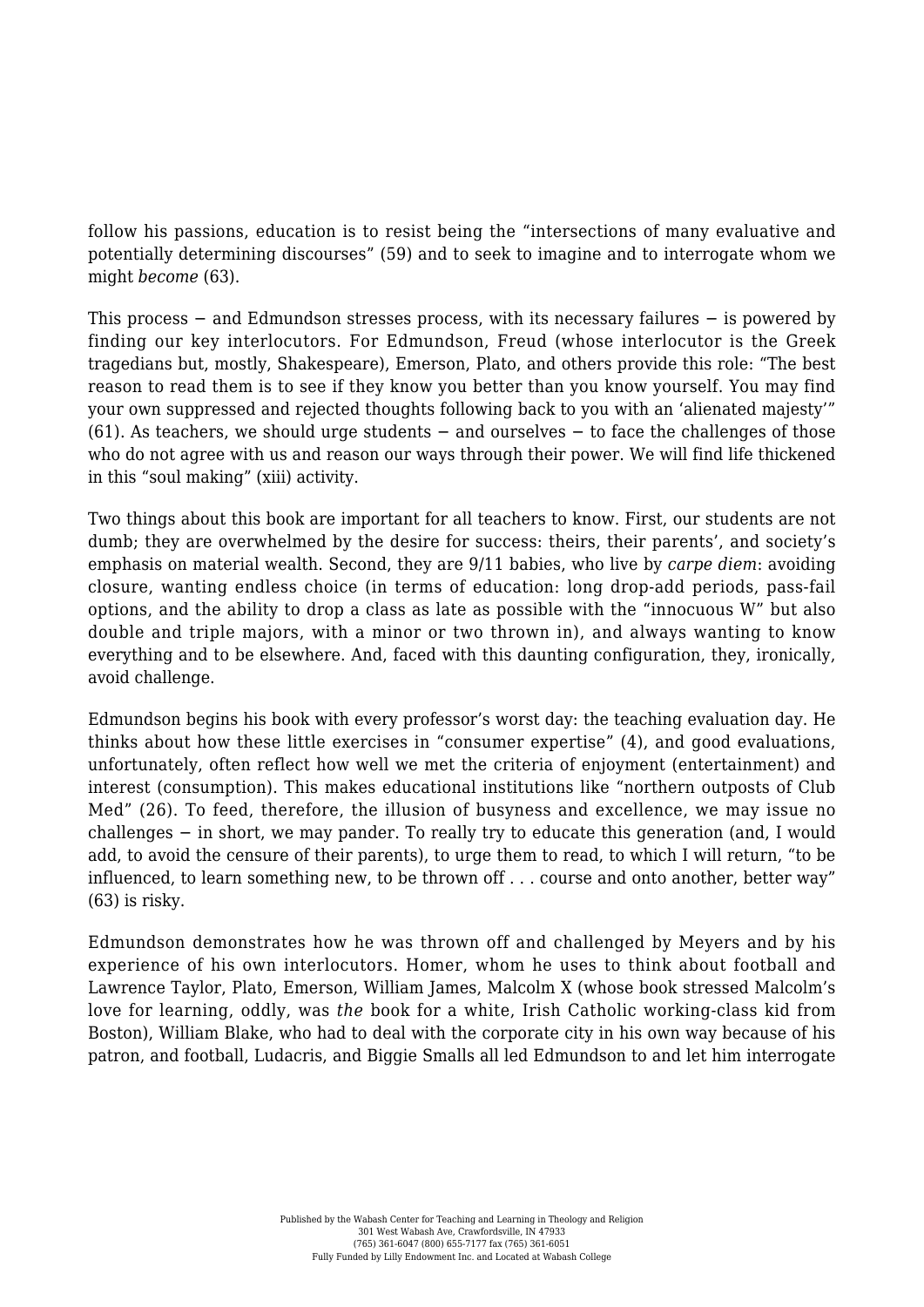the life he lives. His endless curiosity reminds me of something Historian of Religions Charles H. Long once told me, that the intellectual is interested in *everything.*

Edmundson urges us away from excellence, from always measuring and being in hierarchy, which our success-driven students have experienced in elementary and high school, to eloquence. If every subject, every major, is a language, and a student is adopting one, or more, of these languages as her own, she will "want to know how to speak it expertly" but also know its limitations: "how it fails to deal with those concerns for which it has no adequate words." He continues, "You'll be looking into the reach of every metaphor that every discipline offers, and you'll be trying to see around their corners" (65).

Edmundson shows us that teaching and learning and research and living are not separate. He makes a powerful case for a holistic and very human vision of the liberal arts:

The quest at the center of a liberal arts education is not a luxury quest; it's a necessity quest. If you do not undertake it, you risk leading a life of desperation − maybe quiet; maybe in time, very loud − and I am not exaggerating. For you risk trying to be someone other than who you are, which in the long run is killing. (59)

What do the arguments of a professor of literature and theory have to do with those of us who teach religion? Edmundson cites Matthew Arnold's recognition that underscores my area of Arts, Literature, and Religion: that if religion wanes, literature will be the site that holds meaning. But Edmundson knows that religion has not waned. He recognizes − comparing and contrasting the task of the University of Virginia, to develop the head, with the task of Jerry Falwell's Liberty University, to develop the heart − that students do not divorce those. They are deeply concerned with the meaning of their lives; therefore, we cannot leave the heart (198) to Jerry Falwell. Students may put their experiences in a facile, non-interrogated way as "spirituality," but, more often, they have deep commitments for which someone else has articulated the meaning. Edmundson recognizes that it is in religion that we most often encounter students' "final vocabularies." Edmundson reminds us that students bring these narratives into the classroom. They are "where our principles lie"; they are "the core" of being, and "the point beyond which mere analysis cannot go" (192).

So, how do we go beyond them? We start with the head: reason and critical thinking. What religious studies and literature have in common, he suggests, is the love of books, of words. Both "attempt to teach one essential power, and they often do so with marked success": reading (194). Through teaching students to read with care, we bring those "final vocabularies," which really are only "for now" (193), into contact with other "final vocabularies," not as a test or to create new hierarchies, but to generate critical reflection − to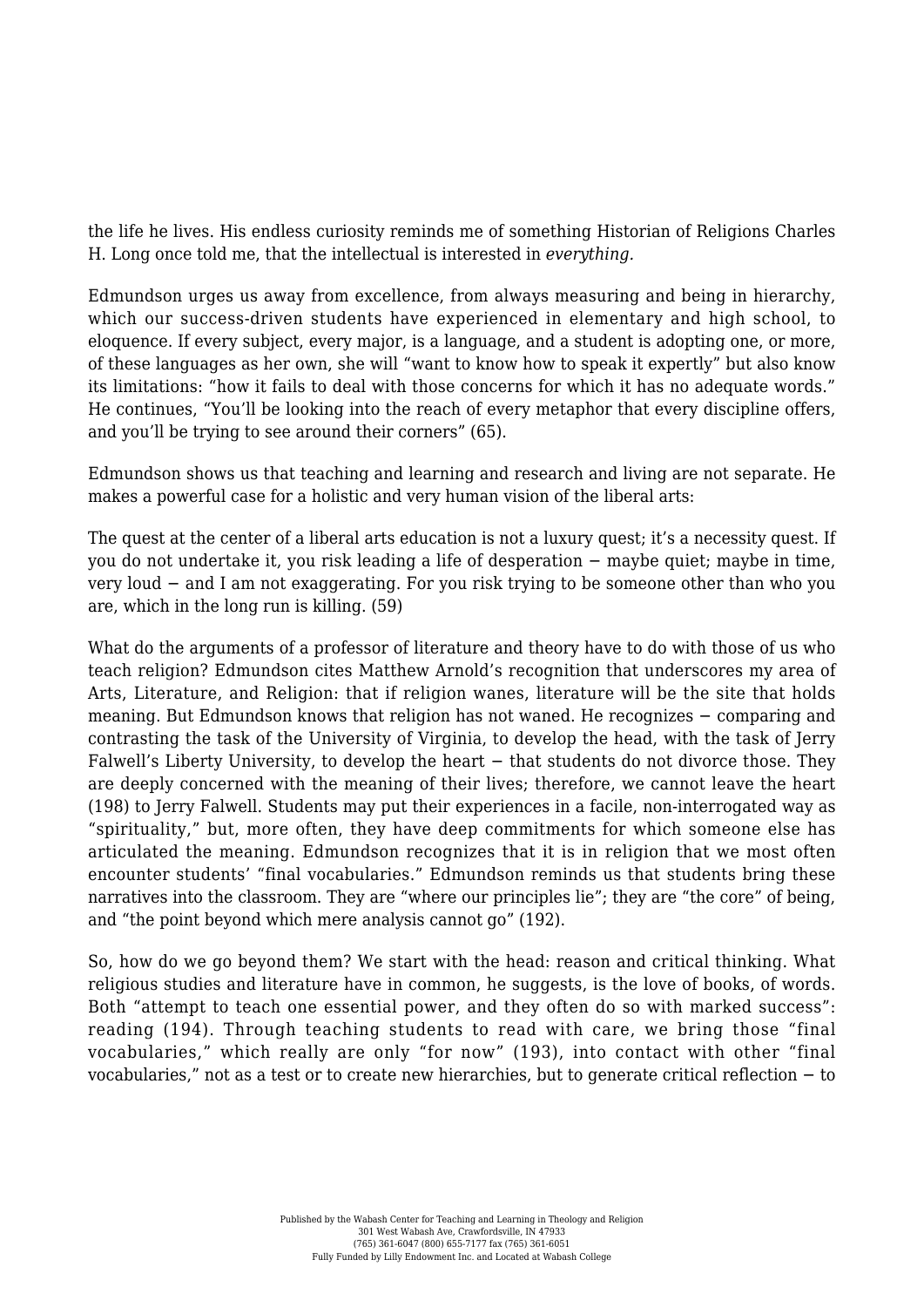ignite what I call the moral imagination. Our aim in teaching students to read is not conversion. It is to move students to encounter with the "other": to "encounter between the transcendental and the worldly" (198). Edmundson writes, "The objective is to help the students place their ultimate narratives in the foreground and render them susceptible to influence" (198). To get students to interrogate those held truths, Edmundson asks us to move beyond mere interpretation to meaning, asking the Platonic question: "Is it true?" (195). He is not asking us to deal in ultimate truths − the sense that we hold those is what encounter unsettles − but to teach so that our students interrogate the "live options" of a text − or for us, of another's religious way of life (195). This sort of teaching does not replace religion, but teaches one to recognize that "a most pressing spiritual and intellectual task of the moment is to create a dialogue between religious and secular approaches to life" (197). Students may leave "with their religious convictions deepened," but they are more "thoughtful believers than when they began" (197-198). We begin, therefore, in "secular dialogue" and move to what Edmondson calls "impersonation" or advocacy (201-202) for the text, in which we, the teachers, "offer an inspiring version of what is most vital in the author," tempting our students into making the "past available to the uses of the present" (202). This lets us deal with the heart and spirit, not doing our students the "injustice" of leaving that to the Jerry Falwells of the world.

I must say here that Edmundson does not dismiss what is new. He does not dismiss theory; he just asks readers to be wary of supplying "a standing set of terms to every text" (203). Theory, he suggests, reminds us of the power of books to persuade; that is why it is so careful of them. And he does not dismiss diversity and multiculturalism. He worries that we breaks boundaries too fast, "asking students to know others before they know themselves" (208) and supplying our students with just enough knowledge to be exploitative of the "other" in the global marketplace (208).

Edmundson insists that the intellectual quest offers to our students the joy and passion we felt when we started out as students. This passion, he argues, is about the freedom of self-making in democracy, in articulating the self amid and in relation to the multiplicity of ways of being that we experience in the world. Using a metaphor familiar to those of us who teach religion, Edmundson speaks of maps. He argues that books can map or transform lives and that our students are in need of maps that both locate and challenge "their existing sense of the territory" (205), and that, with our carefully adversarial and joyful guidance, lead them into "self-aware self-revision" (207).

I very much admire the courage and spirit of this book. Edmundson does not throw anything away: he, himself, is learning digital techniques for his classroom even as he insists on the